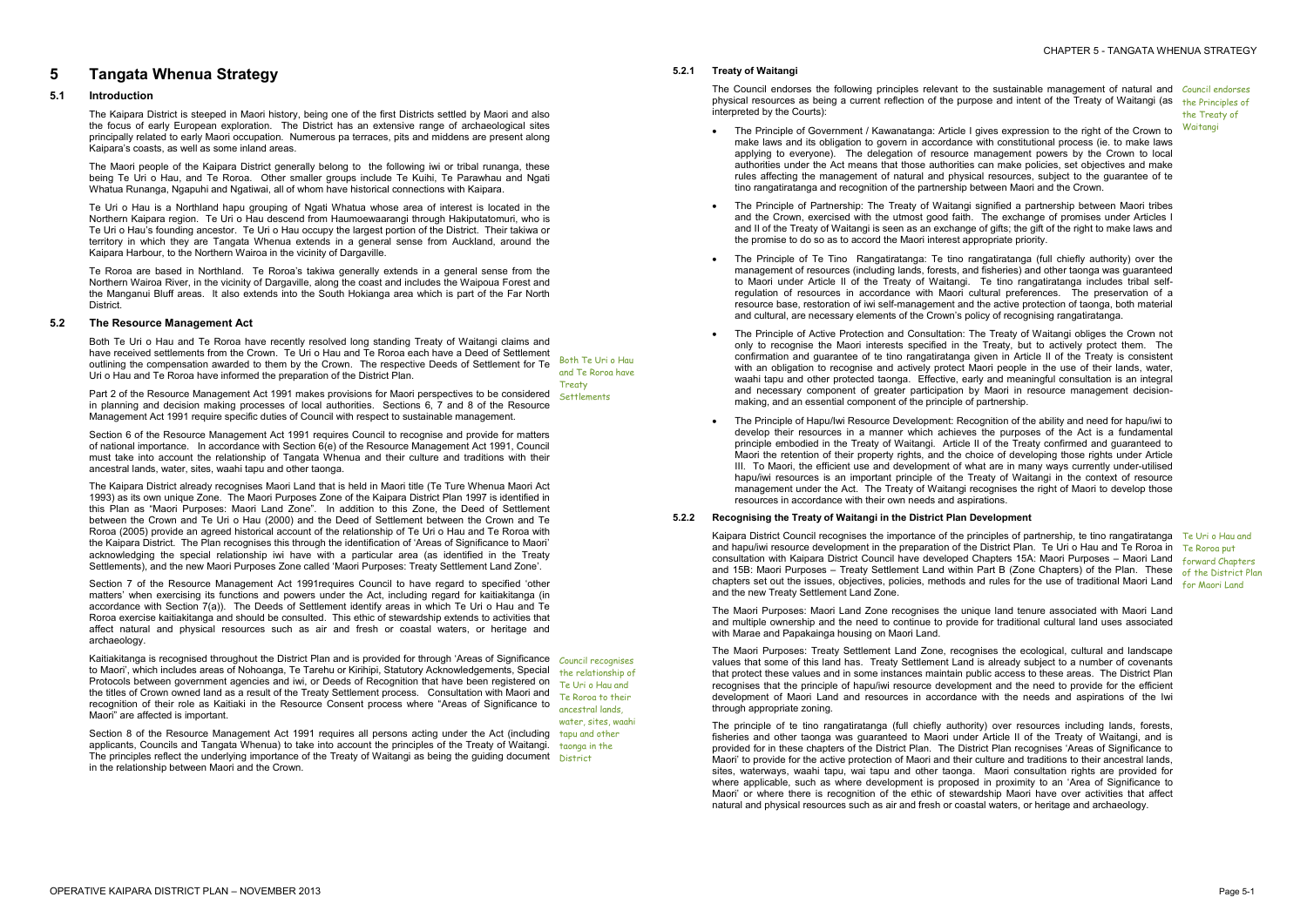- 
- 

# **5.3 How to Use This Chapter of the District Plan**

This Chapter is intended to provide an overview of the District Wide Issues for the Tangata Whenua of Figure 1-2 in Kaipara and how Part 2 Resource Management Act 1991 matters (including the principles of the Treaty Chapter 1 provides of Waitangi) are provided for in this District Plan. This Chapter provides Objectives and Policies to a summary of how respond to Tangata Whenua resource management issues in the District. While this Chapter contains to use this District Methods, it does not contain 'Rules'. The Outcomes sought for the Tangata Whenua of Kaipara will be plan achieved through Land Use and Subdivision Rules and Performance Standards in the Maori Land and Treaty Settlement Land Zone Chapters, through Part B of the District Plan.

5.4.1 The Council has a responsibility to take into account the principles of the Treaty of Waitangi in **managing the use, development and protection of natural and physical resources.** 

While there are no Rules in this Chapter, if you are doing a Plan Change or require a Resource Consent (particularly if you are preparing an Integrated Development Subdivision), in addition to Part B, Council will consider how your proposal contributes to the Objectives and Policies of this Chapter and the Outcomes of Chapters 3 and 3B.

Issues, Objectives and Policies within each Chapter of the Plan are presented in no particular order of importance.

#### **5.4 Significant Issues for Tangata Whenua**

It is important for Maori to be able to maintain their traditional association with the land, whilst enabling Chapters 15A and the efficient use and appropriate development of their land to provide for Maori social and cultural well- 15B *being. Certain land uses may be appropriate on Maori Land, such as Papakainga housing and Marae, given the different title structure of Maori Land. Treaty Settlement Land is held in free-hold title and could*  potentially be sold in the future. It is important to recognise this key differentiator when identifying what *land uses are appropriate on this land.* 

*The overriding principle of the Treaty of Waitangi is the establishment of a partnership between Treaty parties. Recognising and understanding Maori social, spiritual and cultural values and needs is therefore an important resource management issue for the Council. The Council considers that structures and processes around partnerships with Tangata Whenua are an important outcome of the planning process and in promoting sustainable management of natural and physical resources.* 

5.4.4 A large amount of Maori Purpose Land is in areas of high landscape or ecological value. It is **important to enable Maori to provide for their economic and social well-being whilst ensuring the sustainable use of this land.** 

Some areas of Vested Cultural Redress land may be able to be developed for commercial benefit (such Chapters 15A and *as for eco-tourism ventures). It is important to recognise that a flexible approach to the use and*  15B *development of this land should be taken.* 

**5.4.2 There are a number of areas of significance to Tangata Whenua in Kaipara. Council has the responsibility to provide for the protection of these areas.** 

*The District's Tangata Whenua has a special relationship to the land and environment. The District Plan*  Chapter 17 *needs to address this relationship by managing the effects of land uses on these sites. See also Chapter 17: Historic Heritage.* 

**5.4.3 Through the Treaty of Waitangi settlement process there are now two forms of Maori Purpose Land within the Kaipara District (Maori Land and Treaty Settlement Land). Treaty Settlement Land includes land that is subject to conservation covenant to protect natural and historic features and to preserve public access. Council has the responsibility to recognise the differences between these two forms of Maori Purpose Land, providing for the economic and social well-being of Maori.** 

The District Plan recognises that Te Uri o Hau and Te Roroa have traditional, historical, cultural and Objectives 5.5.2 spiritual association with places and sites within the Kaipara District. A number of these sites have been and 5.5.3 *identified in the Deeds of Settlement for Te Uri o Hau and Te Roroa through the Treaty settlement process. These sites of cultural significance to Maori have been recorded in Appendix 17.2 and are mapped in Map Series 2. Where development is proposed in proximity to an Area of Significance to*  Maori, Maori are to be involved in the consultation process and can be identified as an affected party *through the Resource Consent process. This takes into account the relationship of Maori, their culture and traditions with their ancestral lands and allows the exercise of Kaitiakitanga over the land.* 

#### **5.5 Tangata Whenua Objectives**

- **5.5.1 To involve Tangata Whenua as partners in policy development and implementation and decision**  Issue 5.4.1 **making under the District Plan.**
- 5.5.2 To recognise the importance of providing for the relationship of Maori, including their culture and Issue 5.4.2 **traditions, with their ancestral lands, water, sites, waahi tapu and other taonga.**
- **5.5.3 To recognise the different types of Maori Purpose Land that exist within the Kaipara District.** Issues 5.4.3 and

5.4.4

#### **5.6 Tangata Whenua Policies**

- **5.6.1 Recognising the partnership with Tangata Whenua by:-** 
	- 1) Consultation is undertaken with Te Uri o Hau and Te Roroa on those matters that may affect their Objective 5.5.1 taonga, or their use, development and protection of the natural and physical environment (recognising Kaitiaki); and
	- 2) Ensuring that active consideration is given to the impacts of development on taonga. This includes Tangata Whenua involvement in consent processing / hearings.

#### **5.6.2 By recognising and protecting the values of Areas of Significance to Maori**

### **5.6.3 Recognising Iwi Management Plans in consents and decision making**

*Iwi Management Plans are expressions of rangatiratanga, to help iwi and hapu exercise their Kaitiaki roles and responsibilities. As Iwi Management Plans are developed by iwi in the Kaipara District and adopted by Council, these will form guiding documents that will be used to inform the decision making process and administration of activities located within areas of iwi and hapu influence.* 

*Draft versions of Iwi Management Plans have informed the preparation of this District Plan, particularly*  with respect to the identification of significant issues for the District and for the objectives and policies for *Maori Purposes Land.* 

Objective 5.5.1

# **5.6.4 By recognising the unique constraints and special characteristics of Maori Land.**

*Maori Land and Treaty Settlement Land has unique constraints compared to other land in the District.*  This is due to the land tenure of Maori and Treaty Settlement Land and the multiple ownership of this *land, which has historically made it difficult for Iwi to develop their land efficiently. In addition and partially as a result of limited development, most Maori land contains areas of ecological, cultural and landscape values that contribute to the amenity and character of the Kaipara District. It is important that the District Plan recognises these unique constraints and characteristics to ensure that Maori Land can still be developed efficiently in accordance with the needs and aspirations of the Iwi.* 

Objective 5.5.3

#### **5.7 Methods**

The above policies will be implemented through the following methods:

- **5.7.1 District Plan Methods**
- 5.7.1.1 The use of zoning to provide direction on the appropriate activities and effects of activities that **will occur on Maori land and Treaty Settlement Land within the District.**
- 5.7.1.2 The use of overlays to identify areas of significance to Maori within the District to ensure Tangata **Whenua are included in the decision making process on activities that may impact upon the cultural values of the land.**
- **5.7.1.3 The mapping of sites, areas and features where specific resource management methods are required.**
- **5.7.1.4 Provision of assessment criteria and direction on matters to be considered in Resource Consents and growth planning.**
- **5.7.1.5 Undertaking consultation with Tangata Whenua during the consenting process;**
- **5.7.1.6 Providing for Iwi Management Plans to be another assessment matter for relevant performance standards.**
- 5.7.1.7 Land that is administered under the Te Ture Whenua Maori Act 1993, but not identified as being **within the Maori Purposes: Maori Land Zone can be considered under Chapter 15A Maori Purposes - Maori Land Zone, as provided through rules in other general Zones of the Plan.**

The District Plan has been developed to recognise Maori issues throughout. In particular Tangata Whenua values have specifically influenced the following Sections of the District Plan:

**Chapters 15A: Maori Purposes – Maori Land and 15B – Maori Purposes – Treaty Settlement Land:** These chapters contain the issues, objectives, policies, methods and rules relating to the use and development of Maori Land and Treaty Settlement Land. Te Uri o Hau and Te Roroa have prepared the Maori Purpose Zone Chapter in consultation with Kaipara District Council. As such, Tangata Whenua values of hapu/iwi resource development, te tino rangatiratanga (full chiefly authority) and partnership are recognised and provided for in these chapters. These chapters provide for Papakainga and Marae activities on Maori Land.